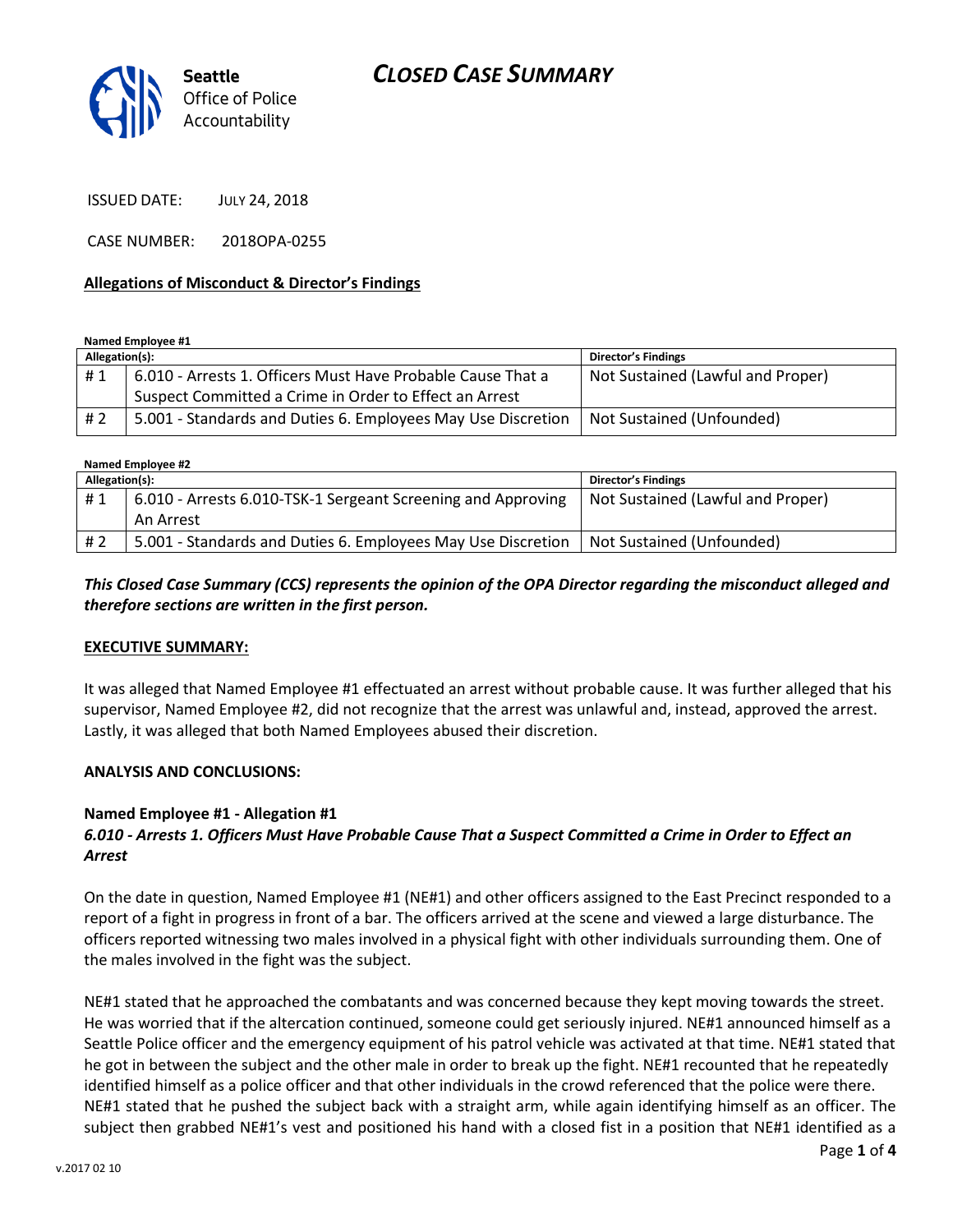



OPA CASE NUMBER: 2018OPA-0255

threat. Specifically, NE#1 believed that the subject was about to strike him. NE#1 stated that he also viewed the subject's facial expression – namely, the subject's clenched cheeks and teeth – and smelled intoxicants on the subject, who was within arm's reach of NE#1. NE#1 told OPA that the subject began to swing and, at that time, NE#1 struck the Complainant once in the face. NE#1 reported that this strike resulted in preventing an imminent assault, was force used in self-defense, and eliminated the ongoing threat. The subject was then taken down to the ground and placed under arrest.

A supervisor, Named Employee #2 (NE#2), arrived at the scene and screened the arrest and the force. NE#1's conversation with NE#2 concerning the incident was captured by Department video. NE#1 told NE#2 that he was unsure whether the subject knew that NE#1 was an officer at the time of the attempted assault. NE#2 tried to interview the subject after the incident, but the subject requested an attorney and declined to provide a statement. NE#2 reported observing that the subject appeared to be intoxicated.

NE#2 approved the arrest and told OPA that he believed that there was probable cause that the subject had assaulted NE#1. The arrest was then reviewed and approved by a lieutenant. NE#2 noted that the lieutenant did not question that probable cause existed for the arrest. OPA determined that the case was referred to the Seattle City Attorney's Office for prosecution. The assigned Assistant City Prosecutor ultimately declined to bring charges. In doing so, the Assistant City Prosecutor was clear that the decline was not due to the absence of probable cause but was based on other factors.

This case was later reviewed by the Department's Force Review Board (FRB). The FRB raised the issue that the subject likely did not know that NE#1 was a police officer at the time of the purported assault. The FRB thus believed that there may not have been probable cause for the arrest and that NE#2 acted inappropriately when he screened and approved it. FRB then referred this matter to OPA and this investigation ensued.

SPD Policy 6.010-POL-1 requires that officers have probable cause to believe that a suspect committed a crime when effectuating an arrest. Stated differently, where an arrest is not supported by probable cause, it violates law and Department policy.

Here, the subject was arrested for assault. A detective later referred this case to the Seattle City Attorney's Office and recommended that the prosecutor consider charging assault in the third degree. The FRB was concerned that there was no basis for the arrest because the subject may not have known that NE#1 was a police officer at the time; however, based on OPA's review, that does not mean that there was insufficient probable cause.

RCW 9A.36.031, which concerns assault in the third degree, states the following: "A person is guilty of assault in the third degree if he or she, under circumstances not amounting to assault in the first or second degree: (g) assaults a law enforcement officer or other employee of a law enforcement agency who was performing her or her official duties at the time of the assault." Notably, there is no explicit intent requirement to prove this offense. This was affirmed in *State v. Brown*, 94 Wn. App. 327, 343 (1999) ("Likewise, applying our Legislature's guidelines, we conclude that RCW 9A.36.031(1)(g) should not be construed as embodying an unexpressed requirement that the defendant know the victim to be a law enforcement officer performing official duties at the time of the assault."). Here, NE#1 exercised his lawful authority to stop a physical fight. In doing so, the Complainant acted aggressively towards NE#1, including engaging in assaultive behavior that placed NE#1 in fear of imminent physical harm. As discussed above, whether the subject knew that NE#1 was a police officer at the time is irrelevant when deciding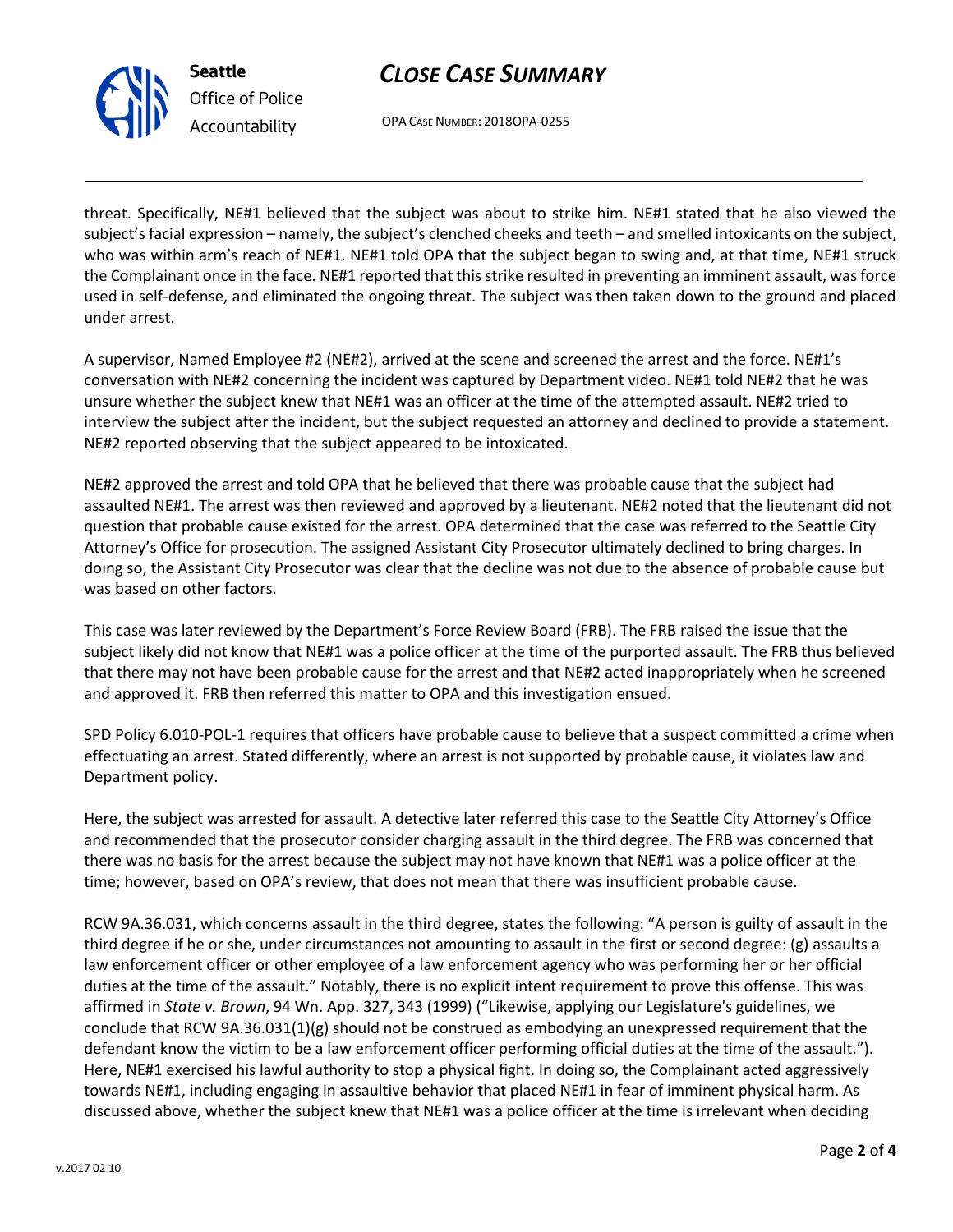

# *CLOSE CASE SUMMARY*

OPA CASE NUMBER: 2018OPA-0255

whether or not probable cause existed for the arrest. Moreover, even if it was a relevant factor, I note that NE#1 had probable cause to arrest the Complainant for a number of other offenses, including obstruction (SMC 12A.16.010) and fighting (SMC 12A.06.025).

For these reasons, I recommend that this allegation be Not Sustained – Lawful and Proper.

Recommended Finding: **Not Sustained (Lawful and Proper)** 

# **Named Employee #1 - Allegation #2**  *5.001 - Standards and Duties 6. Employees May Use Discretion*

It was alleged that, by arresting the subject, NE#1 abuse the discretion afforded to him as a police officer. As indicated in SPD Policy 5.001-POL-5, "[e]mployees are authorized and expected to use discretion in a reasonable manner consistent with the mission of the department and duties of their office and assignment." This policy further states that "[t]he scope of discretion is proportional to the severity of the crime or public safety issue being addressed." (SPD Policy 5.001-POL-5.)

This policy is reserved for those situations in which an officer makes a decision that is so unreasonable and outside of the norms of policing that it represents an abuse of the officer's discretion. Here, not only was there probable cause to arrest the subject for assault, but there also existed a lawful basis to take him into custody for several other crimes. As such, and based on the subject's conduct and the totality of the circumstances, I find that both NE#1 and NE#2 properly exercised their discretion in this instance.

For these reasons, I recommend that this allegation be Not Sustained – Unfounded as against the Named Employees.

Recommended Finding: **Not Sustained (Unfounded)**

## **Named Employee #2 - Allegation #1**  *6.010 - Arrests 6.010-TSK-1 Sergeant Screening and Approving An Arrest*

SPD Policy 6.010-TSK-1 concerns the responsibilities of a sergeant when screening and approving an arrest. The policy states that the sergeant must do the following: (1) review the circumstances of the arrest; (2) determines the appropriateness of the charge of arrest and the disposition of the arrestee; (3) completes a supplemental report using the arrest screening template; and (4) reviews and reporting for completeness. (SPD Policy 6.010-TSK-1.)

This allegation was classified against NE#2 based on the allegation that he failed to recognize that there was insufficient probable cause for the subject's arrest. As discussed above, I find that there was probable cause for the arrest and, specifically, for an arrest pursuant to RCW 9A.36.031. For these reasons, I find that NE#2's screening and approval of this arrest was appropriate and consistent with policy. Accordingly, I recommend that this allegation be Not Sustained – Lawful and Proper.

## Recommended Finding: **Not Sustained (Lawful and Proper)**